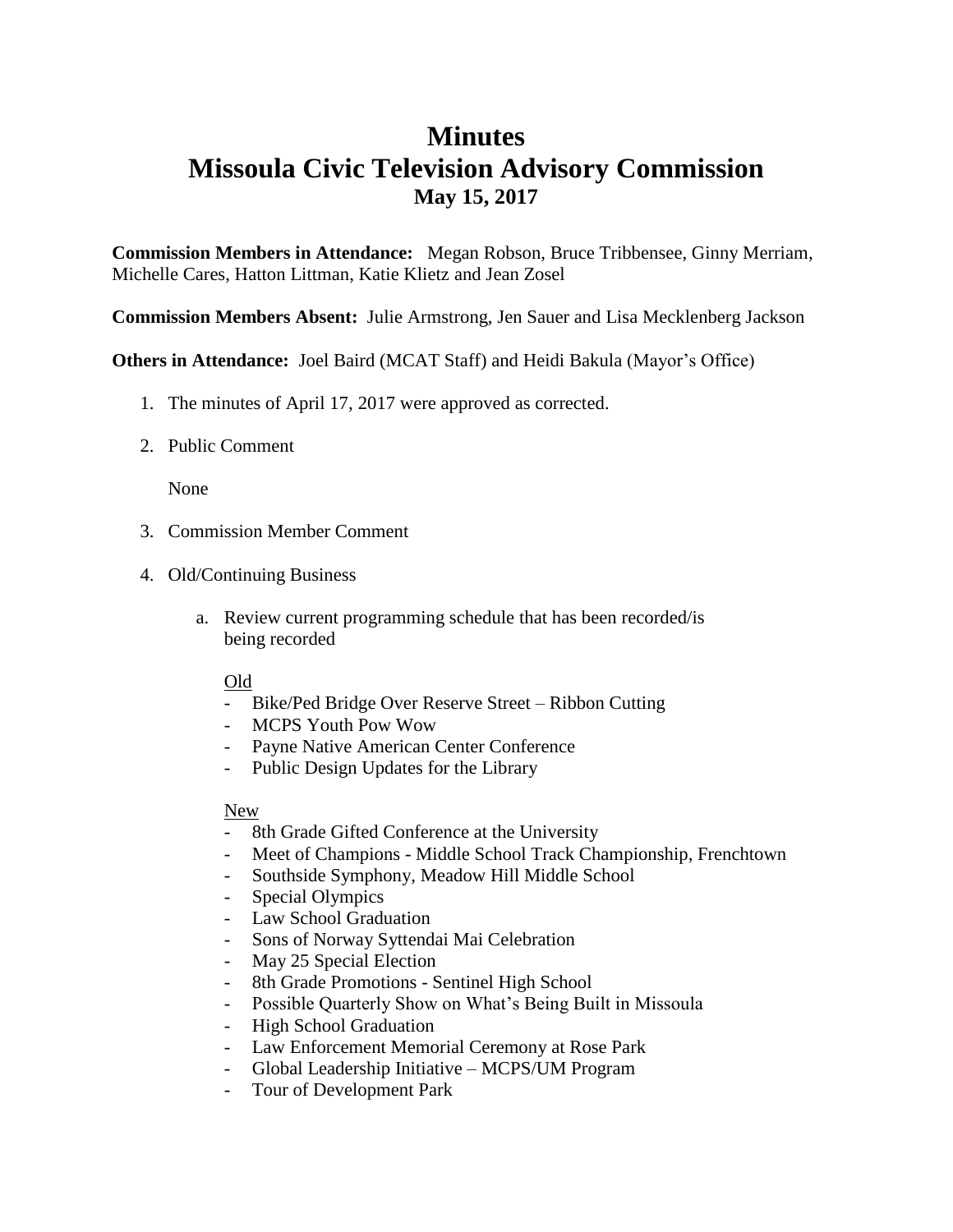- Amphitheater
- Missoula County Democrats/Bernie Sanders/Rob Quist Wilma
- Possible PSA to remember to vote
- Meet the Candidate Show for Council Candidates
- b. 2016 Draft MCAT Report

The report is currently in design and Ginny is writing the introduction letter and editing the report.

- The city has 1400 hours per year allocated, but typically 200 are not used.
- The county pays a \$3000 flat fee per year for the broadcasting of the county commissioner meetings and for city/county boards.
- Traffic delays and road construction news is placed on the community calendar.
- The city has donated hours to the county in the past mainly for the health department.
- 5. New Business
	- a. Commission objectives and meeting efficiency

Jean Zosel asked Joel Baird if he could provide the commission with a breakdown of hours on a quarterly basis. Joel said he would bring that information to the next meeting. Jean then asked Joel if he was getting the information he needed from the commission and if the monthly meetings were reasonable. Joel seemed to think both worked.

Hatton Littman asked if the commission was involved in franchise agreement negotiations. Joel said that the city hires an expert for those negotiations, but it is relevant to know how much interest the community has.

Michelle Cares discussed Sections 5.84.030(B) of Missoula Municipal Code which contains items that have not been addressed by the commission as they were charged to do.

Missoula Municipal Code 5.84.030(B)(1)  $\&$  (2) states as follows:

The Missoula Civic Television Advisory Commission shall:

- Make suggestions to the public access channel administrators and/or the city council, at least on an annual basis regarding the administration and operation of the government and public access channels;
- Review the construction plans and schedule updates as set forth in the franchise, and monitor the construction of the system upgrade and report to the city council on the same;
- Review all reports and materials submitted by the cable television franchise grantee to the city as required under the franchise;